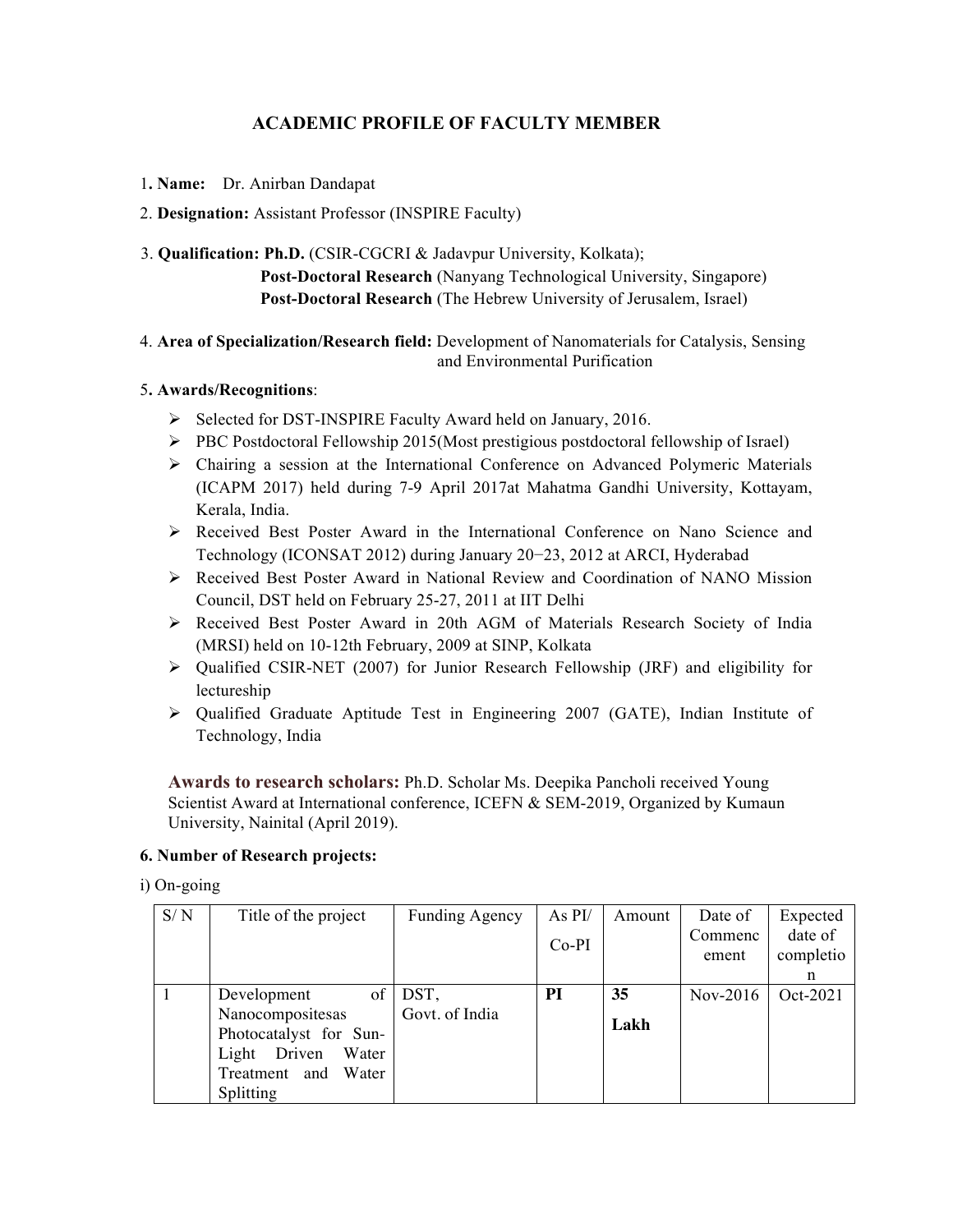| 2. | Multidimensional   GBPNIHESD<br>A      |                                | $Co-PI$ | ~1.350 | Oct-2019 | $Sep-2022$ |
|----|----------------------------------------|--------------------------------|---------|--------|----------|------------|
|    | Remediation                            | and under National             |         | Lakh   |          |            |
|    | Innovative Tailoring of   Mission on   |                                |         |        |          |            |
|    | Materialistic-waste                    | Himalayan                      |         |        |          |            |
|    | $(AMRITAM):$ An Studies, Ministry      |                                |         |        |          |            |
|    | Innovative Approach of Environment,    |                                |         |        |          |            |
|    | the<br>for                             | Collection,   Forest & Climate |         |        |          |            |
|    | Segregation and $Up-$ Change, Govt. of |                                |         |        |          |            |
|    | cyclization of Solid India             |                                |         |        |          |            |
|    | Waste                                  |                                |         |        |          |            |

- 7. Number of Ph.Ds awarded : NIL
- 8. Number of candidates working for Ph.D. award: 03

# **9. Publications:**

i) Book-chapters (**\* represents corresponding author**)

| S/N            | $Co-Author/s$           | Title                          | Publisher        | Year of publication |
|----------------|-------------------------|--------------------------------|------------------|---------------------|
| 1.             | Suresh Kumar, Megha     | Endohytic Fungi: A             | <b>NOVA</b>      | 2020                |
|                | Pant, Veena Pande and   | Potent Biofactory to           | Science          |                     |
|                | Anirban Dandapat*       | Produce Biologically-          | Publishers       |                     |
|                |                         | <b>Active Natural Products</b> |                  |                     |
| 2.             | Megha Pant, Deepika     | Immunochromatographic          | Springer         | 2019                |
|                | Pancholi, Veena Pande,  | Strip Based Sensor for the     |                  |                     |
|                | Anirban Dandapat*,      | Detection of Water             |                  |                     |
|                |                         | Pollutants.                    |                  |                     |
| 3 <sub>1</sub> | Manoj Karakoti, Sandeep | Polyethylenedioxythiophe       | <b>CRC</b> Press | 2019                |
|                | Pandey, Anirban         | ne (PEDOT) based               |                  |                     |
|                | Dandapat, Suman         | supercapacitor                 |                  |                     |
|                | Mahendia, N. G. Sahoo,  | applications                   |                  |                     |
|                |                         |                                |                  |                     |

### ii) **Research Articles published:**

Papers published in International SCI Journals: (**\* represents corresponding author**) **No. of Paper: 29; Total Citations: 715; h-index: 15 (Google scolar)**

- 1. Narendra S Bisht, Deepika Pancholi, Nanda G. Sahoo, Anand B. Melkani, SPS Mehta, **Anirban Dandapat\*,** Effect of Ag–Fe–Cu tri-metal loading in bismuth oxybromide to develop a novel nanocomposite for the sunlight driven photocatalytic oxidation of alcohols, Catalysis Science & Technology, **2019**, 9, 3923-3932. **(IF: 5.726)**
- 2. **Anirban Dandapat,\*** Inna Horovitz, Hani Gnayem, Yoel Sasson, Dror Avisar, Thomas Luxbacher, and Hadas Mamane,"Solar Photocatalytic Degradation of Trace Organic Pollutants in Water by Bi(0)-Doped Bismuth Oxyhalide Thin Films"*ACS Omega*, **2018**, *3 (9)*, 10858–10865. (**IF: 2.584**)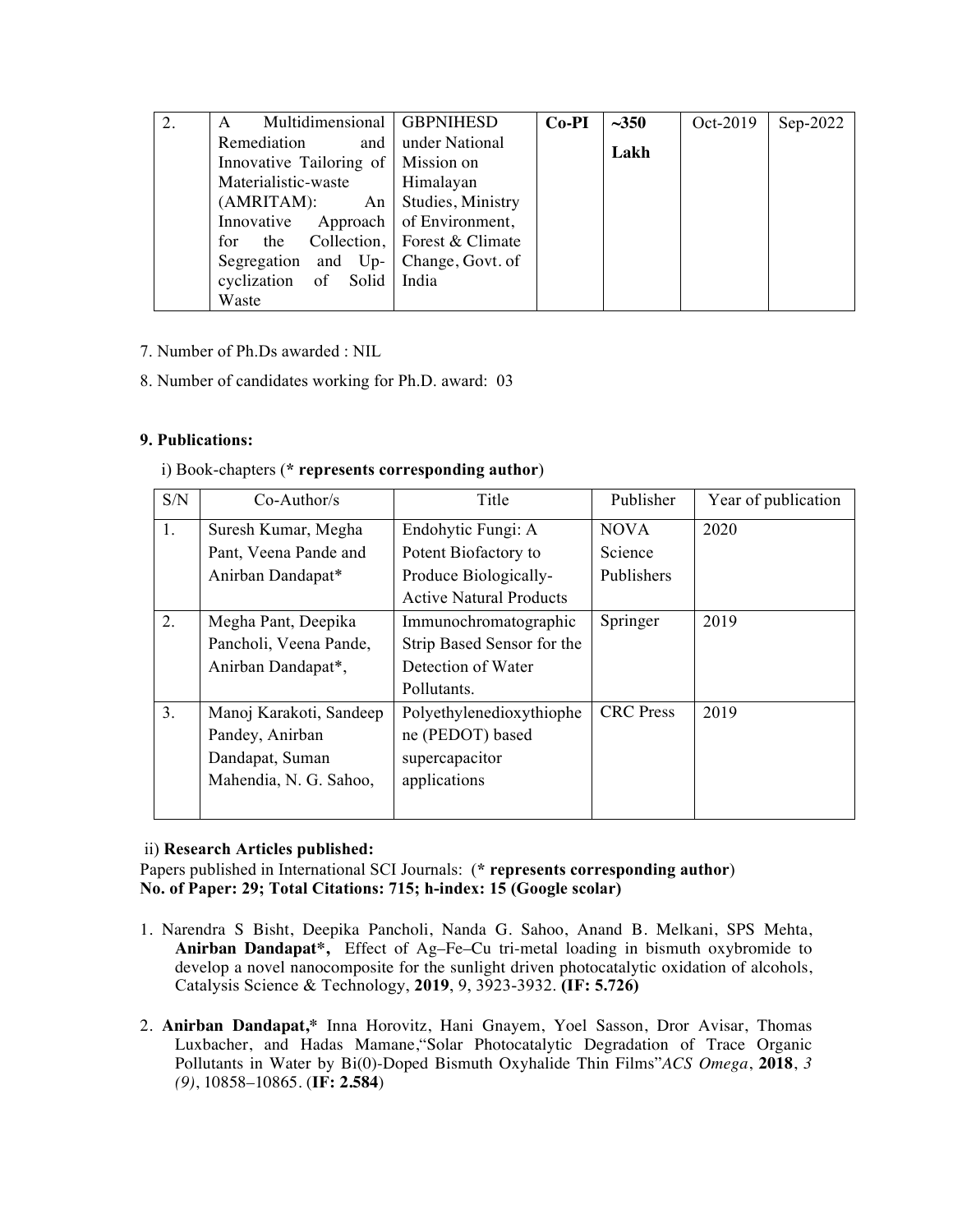- 3. Abdul R. Ferhan, Youju Huang, **Anirban Dandapat**, and Dong-Hwan Kim, "Surface-floating gold nanorod super-aggregates withmacroscopic uniformity" *Nano Research*, **2018,** *11*, 2379–2391. (**IF: 8.515**)
- 4. **Anirban Dandapat**,**\***Youju Huang, Hani Gnayem and Yoel Sasson "Bismuth Oxyhalide Induced Growth of Pt Nanoparticles within Mesoporous Alumina Films and their Use as Reusable Catalyst for Chromium(VI)Reduction"*ChemistrySelect*, **2017**, *2*, 620-623. (**IF: 1.716**)
- 5.Jingyun Wang, Lei Zhang, Youju Huang, **Anirban Dandapat**, Liwei Dai, Ganggang Zhang, Xuefei Lu, Jiawei Zhang, Weihua Lai and Tao Chen "Hollow Au-Ag Nanoparticles Labeled Immunochromatography Strip for Highly Sensitive Detection of Clenbuterol" *Scientific Report*, **2017**,*7*, 41419.(**IF: 4.525**)
- 6. **Anirban Dandapat**,**\*** Hani Gnayem and Yoel Sasson "Fabrication of  $\text{BiOCl}_x\text{Br}_{1-x}/\text{Alumina}$  composite films with highly exposed {001} facets and their superior photocatalytic activities" *Chemical Communication,* **2016**, *52*, 2161-2164. (**IF: 6.164**)
- 7. Liming Chen,**‡ Anirban Dandapat,‡** Youju Huang, Liping Song, Lei Zhang, Jiawei Zhang, Yoel Sasson, Linxi Hou and Tao Chen "Heterogemini surfactant assisted synthesis of monodisperse icosahedral gold nanocrystals and their applications in electrochemical biosensing" *RSC Advances*, **2016**,*6*, 31301-31307 **(‡ represents equal contribution**). **(IF: 3.049)**
- 8. Hani Gnayem, **Anirban Dandapat**\* and Yoel Sasson\* "Development of hybrid  $BiOCI<sub>x</sub>Br<sub>1-x</sub> embedded alumina films and their applications as highly$ efficient visible light driven photocatalytic reactor", *Chemistry a European Journal***2016**, 22, 370–375. **(IF: 5.160)**
- 9. Yingzhou Tao,**‡Anirban Dandapat,‡**Youju Huang, YoelSasson, Zhenyu Lin, Jiawei Zhang, LonghuaGuo and Tao Chen

" Pd-on-Au Supra-nanostructures Decorated Graphene Oxide: An Advanced Electrocatalyst for Fuel Cell Applications" *Langmuir***2016**, *32*, 8557-8564 (**‡represents equal contribution**). **(IF: 3.683)**

- 10. Maria Hitrik, **Anirban Dandapat** and Yoel Sasson "A new mechanism for allylic alcohol isomerization involving ruthenium nanoparticles as 'true catalyst' generated through the self-assemblies of supramoleculartriruthenium clusters", *RSC Advances***2016**, *6*, 68041-68048. **(IF: 3.049)**
- 11. Xuefei Lu,**‡Anirban Dandapat,‡** Youju Huang, Lei Zhang, Yun Rong, Liwei Dai, YoelSasson, Jiawei Zhang, and Tao Chen "Tris Base Assisted Synthesis of Monodispersed Citrate-capped Gold Nanospheres with Tunable Size", *RSC Advances***2016**, *6*, 60916-60921. (**‡represents equal contribution**) **(IF: 3.049)**
- 12. Yun Rong, **‡Anirban Dandapat**, **‡**Youju Huang, YoelSasson, Lei Zhang, LiweiDai, Jiawei Zhang, ZhiyongGuo and Tao Chen

"Spatially-controlled Growth of Platinum on Gold Nanorods with Tailoring Plasmonic and Catalytic Properties", *RSC Advances*, **2016**, 6, 10713-10718. **(‡represents equal contribution**) **(IF: 3.049)**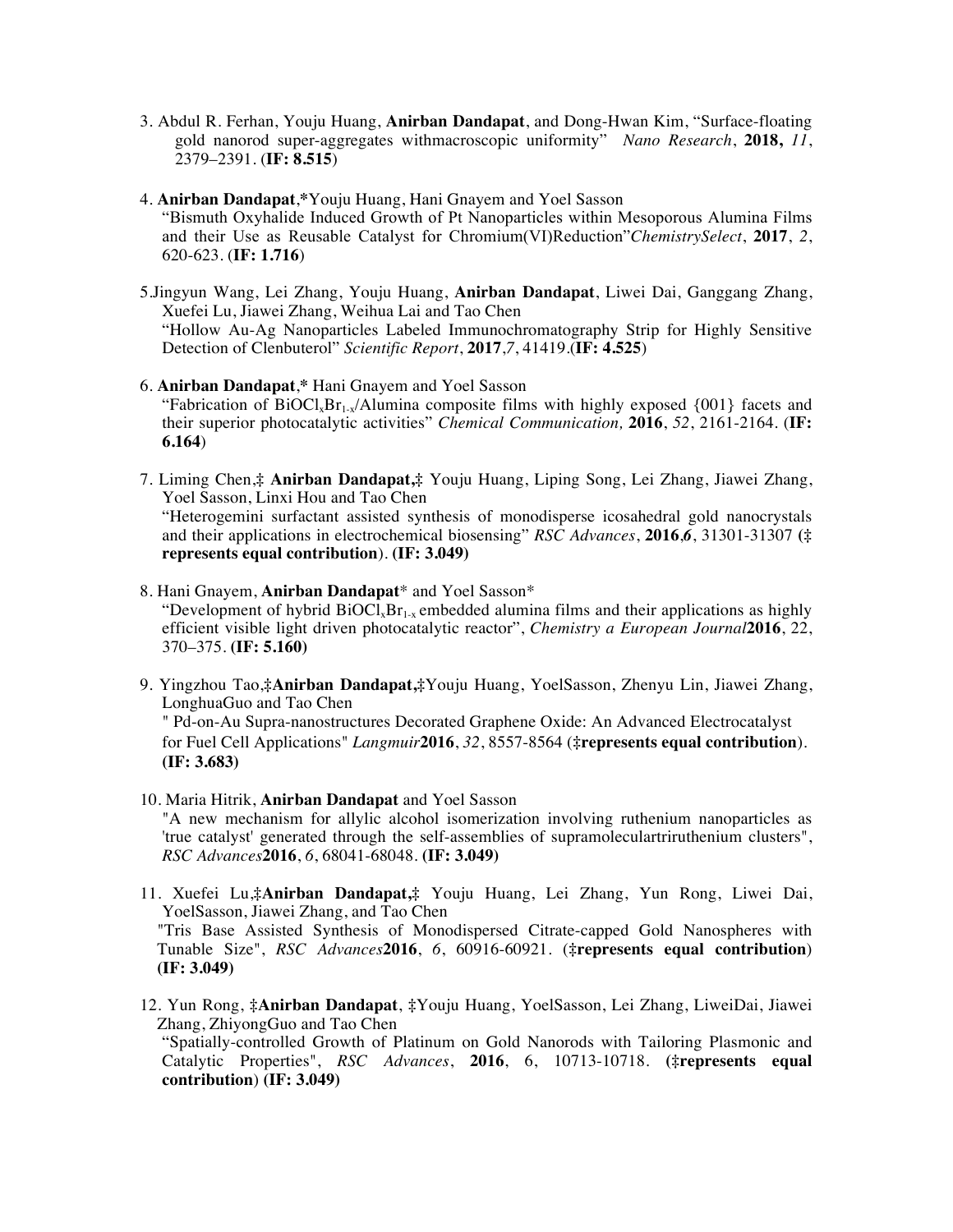13. Youju Huang, Ferhan A. Rahim, **Anirban Dandapat**, Chong Seung Yoon,EunChul Cho and Donghwan Kim

"A Strategy for the Formation of Gold-Palladium Suprananoparticles from Gold Nanoparticles of Various Shapes and Their Application to a High-Performance H<sub>2</sub>O<sub>2</sub> Sensing"*Journal of Physical Chemistry C*, **2015**, 119, 26164–26170. **(IF: 4.309)**

14. **Anirban Dandapat**, Tae Kyung Lee, Yi Ming Zhang, Sang KyuKwak,EunChul Cho and Donghwan Kim

"Attomolar Level Detection of Raman Molecules with Hierarchical Silver Nanostructures Including Tiny Nanoparticles between Nanosized Gaps Generated in Silver Petals"*ACS Applied Materials& Interfaces,***2015**, 7, 14793–14800. **(IF: 8.456)**

- 15. **Anirban Dandapat**, Ferhan A. Rahim, Lichan Chen and Donghwan Kim "Single-step Synthesis of Various Distinct Hierarchical Ag Structures"*RSC Advances*, **2015**, 5, 84257-84262. **(IF: 3.049)**
- 16. Lichan Chen, XiaotingZeng, **Anirban Dandapat**, Yuwu Chi and Donghwan Kim "Installing Logic gates in Permeability Controllable Polyelectrolyte-Carbon Nitride Films for Detecting Proteases and Nucleases", *Analytical Chemistry* **2015**, 87, 8851-8857. **(IF: 6.35)**
- 17. Youju Huang**‡**, **Anirban Dandapat‡**, Donghwan Kim "Covalently-capped seed-mediated growth: a unique approach towards hierarchical growth of gold nanocrystals", *Nanoscale*, **2014,** 6, 6478-6481. (**‡representsequal contribution**) **(IF: 6.970)**
- 18. Youju Huang, F. A. Rahim, Gao Yi, **Anirban Dandapat** and Donghwan Kim "High-yield synthesis of triangular gold nanoplates with improved shape uniformity, tunable edge length and thickness"*Nanoscale*, 2014, 6, 6496-6500. **(IF: 6.970)**
- 19. JonySaha, Anuradha Mitra, **Anirban Dandapat** and Goutam De "TiO2 nanoparticles doped SiO2 films with ordered mesopore channels: a catalytic nanoreactor" *Dalton Transactions* 2014, 43, 5221-5229. **(IF: 4.052)**
- 20. **Anirban Dandapat**, Anuradha Mitra, Prateek K. Gautam and Goutam De "A facile synthesis of Pt nanoflowers composed of ordered array of nanoparticles"*Nanomaterials and Nanotechology*, **2013**, DOI: 10.5772/56868. (**Invited Article**) **(IF: 1.6)**
- 21. **Anirban Dandapat**, SouravPramanik, SandipBysakh and Goutam De "Boat-like Au nanoparticles embedded mesoporousy- $A_1O_3$  film: an efficient SERS substrate", *Journal of Nanoparticles Research* **2013**, 15, 1-10. **(IF: 2.009)**
- 22.AbhijitMandal, **Anirban Dandapat** and Goutam De "Magic-sized ZnS quantum dots as a highly sensitive and selective fluorescence sensor probe for Ag+ ion", *Analyst*, **2012**, 137, 765-772. **(IF: 4.019)**
- 23.**Anirban Dandapat** and Goutam De "Host Mediated Synthesis of Cobalt Aluminate/γ-Alumina Nanoflakes: a Dispersible Composite Pigment with High Catalytic Activities", *ACS Applied Materials& Interfaces* **2012**, 4, 228-234. **(IF: 8.456)**
- 24. Jony Saha, **Anirban Dandapat** and Goutam De "Transformation of Pd  $\rightarrow$  PdH<sub>0.7</sub> nanoparticles inside the mesoporous Zr-modified SiO<sub>2</sub> films in ambient conditions" , *Journal of Materials Chem*istry **2011**, *21*, 11482-11485. **(IF: 6.626)**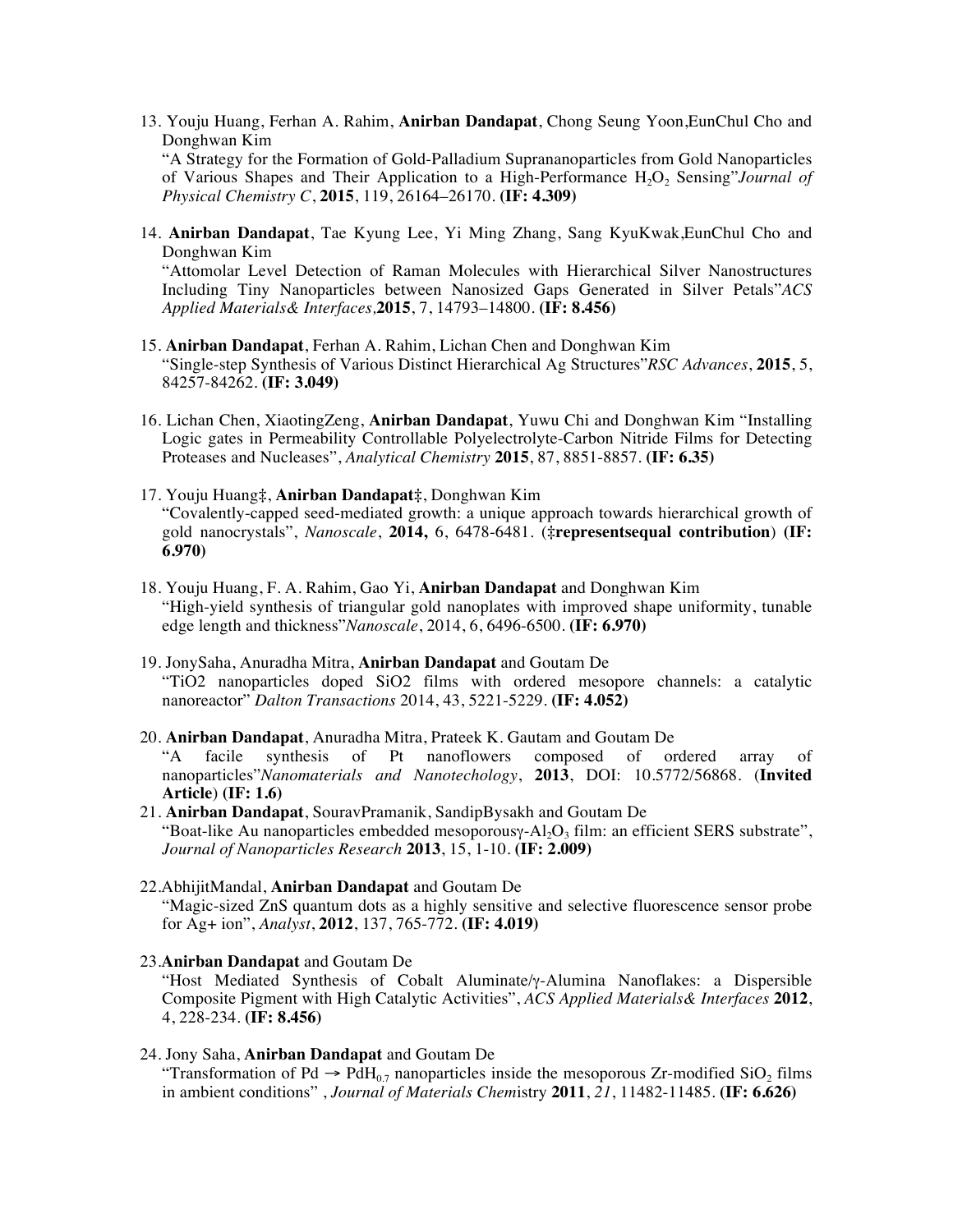#### 25.**Anirban Dandapat**, Debrina Jana and Goutam De

"Pd nanoparticles supported mesoporousy-Al<sub>2</sub>O<sub>3</sub> film as a reusable catalyst for reduction of toxic  $Cr^{Vf}$  to  $Cr^{III}$  in aqueous solution", *Applied Catalysis A: General* 2011, 396, 34-39. **(IF: 4.63)**

#### 26. Debrina Jana, **Anirban Dandapat** and Goutam De

"Anisotropic Gold Nanoparticle Doped MesoporousBoehmite Films and Their Use as Reusable Catalysts in Electron Transfer Reactions", *Langmuir***2010**, *26*, 12177-12184. **(IF: 3.683)**

#### 27. **Anirban Dandapat** and Goutam De

"Nanorods assembly of MesoporousBoehmite Film on Glass: An Efficient Catalyst for Permanganate Reduction to MnO<sub>2</sub> Nanoparticles", *Journal of Materials Chemistry* 2010, 20, 3890-3894. **(IF: 6.626)**

#### 28. Debrina Jana, **Anirban Danadapat** and Goutam De

"Au@Pd Core-Shell Nanoparticle Incorporated Alumina Sols and Coatings: Transformation of Au@Pd to Au-Pd Alloy Nanoparticles", *Journal of Physical Chemistry C***2009**, *113*, 9101- 9107. **(IF: 4.309)**

#### 29. **Anirban Dandapat**, Debrina Jana and Goutam De

"Synthesis of Thick Mesoporousγ-Alumina Films, Loading of Pt Nanoparticles, and Use of the Composite Film as a Reusable Catalyst", *ACS Applied Materials & Interfaces***2009**, *1*, 833-840. **(IF: 8.456)** 

#### **iii) Abstract Published in National/International Conferences:**

- 1) Invited lecture on "Porous Inorganic Nanostructures: Synthesis and Applications" at the national conference on *Recent Advances in Nano Structured Powders Films and Devices* (NFD-2017) organized by Institute of Nano Science and Technology (INST), **Mohali**held during 15-16 September, 2017
- 2) Invited lecture on "Development of Mesoporous Nanocomposite Films as Reusable Catalyst" at the *International Conference on Advanced Polymeric Materials* (ICAPM 2017**)** held during 7-9 April 2017at Mahatma Gandhi University, Kottayam, **Kerala**, India.
- 3) Invited lecture on "Fabrication of Alumina Based Nanocomposite Films as Reusable Catalyst" at the International conference on Energy, Functional Materials and Nanotechnology (ICEFN-2016) held during 27th to 29th, March, 2016 at Kumaun University, Uttarakhand, India
- 4) Oral presentation entitled "Development of hybrid BiOClxBr1-x embedded alumina films and their applications as highly efficient visible light driven photocatalytic reactor" at The 17th Israel Materials Engineering Conference held on 1-2 February, 2016 at Bar-Ilan University, Israel.
- 5) Invited lecture entitled "Nanocomposite thin films as reusable catalysts" at the symposium 'Catalysis and Process Development for the 21 Century' held on 18th January at the Hebrew University of Jerusalem, Israel.